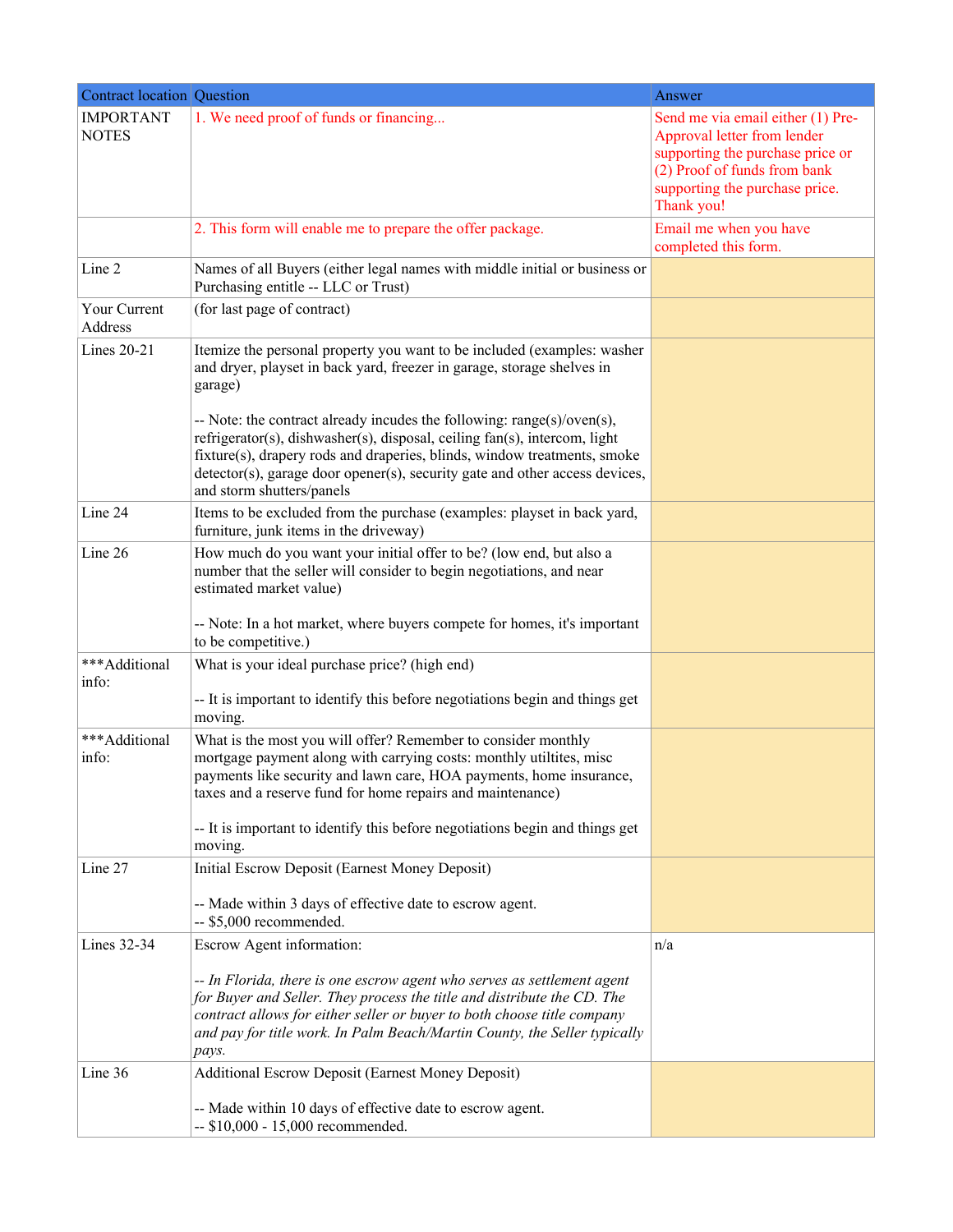| <b>Contract location Question</b> |                                                                                                                                                                                                                                                                                                                                                                                                                                                                                        | Answer                                                                                                                                                                                                     |
|-----------------------------------|----------------------------------------------------------------------------------------------------------------------------------------------------------------------------------------------------------------------------------------------------------------------------------------------------------------------------------------------------------------------------------------------------------------------------------------------------------------------------------------|------------------------------------------------------------------------------------------------------------------------------------------------------------------------------------------------------------|
| Line 38                           | Loan amount -- amount you are financing                                                                                                                                                                                                                                                                                                                                                                                                                                                |                                                                                                                                                                                                            |
|                                   | -- 80% of Sale Price eliminates PMI (Private Mortgage Insurance)<br>-- 96.5% Possible with FHA Loan<br>-- 100% Possible with VA Loan                                                                                                                                                                                                                                                                                                                                                   |                                                                                                                                                                                                            |
| Line 45                           | Time for Acceptance / Offer Expiration Date and Time                                                                                                                                                                                                                                                                                                                                                                                                                                   |                                                                                                                                                                                                            |
|                                   | -- 24-72 hours from delivery standard<br>-- Example: $5/16/18$ @ 3 pm.                                                                                                                                                                                                                                                                                                                                                                                                                 |                                                                                                                                                                                                            |
| Lines 48-49                       | Definition: Effective Date                                                                                                                                                                                                                                                                                                                                                                                                                                                             | The effective date of this Contract<br>shall be the date when the last one<br>of the Buyer and Seller has signed<br>or initialed and delivered this offer<br>or final counter-offer ("Effective<br>Date"). |
| Line 52                           | Closing Date                                                                                                                                                                                                                                                                                                                                                                                                                                                                           |                                                                                                                                                                                                            |
|                                   | -- Cash Deal: as soon as 14 days from effective date<br>-- Financed Deal: 30-45 days standard *ask your lender how soon they<br>can close* Many lenders will wait until the deadline, so once that is set,<br>closing will either be on the date or delayed. If you want to close early,<br>it's important to get that in writing.<br>-- Is there an HOA? They usually want 30 days for HOA application<br>approval.                                                                   |                                                                                                                                                                                                            |
|                                   | -- Ex. "20 days from effective date"<br>$-$ Ex. "10-27-2018, 5 pm"                                                                                                                                                                                                                                                                                                                                                                                                                     |                                                                                                                                                                                                            |
| Line 68                           | Is property subject to lease(s) or occupancy after closing? Yes/No                                                                                                                                                                                                                                                                                                                                                                                                                     |                                                                                                                                                                                                            |
|                                   | -- Leases survive contracts for sale, so it's important to know if there are<br>tenants.<br>-- If there are:<br>How long is their lease?<br>Have you read and do you understand the lease agreement?<br>Do you intend to occupy the property or are you going to continue<br>to lease the property to tenants?                                                                                                                                                                         |                                                                                                                                                                                                            |
| Lines 77-78                       | Assignability -- Do you intend to purchase and own the property under<br>your legal name, or do you intend to assign the contract to a business (or<br>a builder, if this is new construction) Yes/No                                                                                                                                                                                                                                                                                  |                                                                                                                                                                                                            |
| Line 82                           | Is this a cash purchase? Yes/No                                                                                                                                                                                                                                                                                                                                                                                                                                                        |                                                                                                                                                                                                            |
| Line 86                           | Type of Loan: Conventional/FHA/VA/Other                                                                                                                                                                                                                                                                                                                                                                                                                                                |                                                                                                                                                                                                            |
|                                   | -- If other, please describe.                                                                                                                                                                                                                                                                                                                                                                                                                                                          |                                                                                                                                                                                                            |
| Line 87                           | Loan Approval Date (30 days after effective date standard.) If left blank,<br>defaults to 30 days.<br>-- The lender makes a conditional "Loan Commitment" by the loan<br>approval date. At this point, there are still some final conditions that<br>need to be met. The FINAL commitment happens when all conditions<br>have been met and we are "Clear to Close." At that point, the loan is<br>guaranteed and the lender can issue the final numbers for the Closing<br>Disclosure. |                                                                                                                                                                                                            |
| Line 88                           | Loan Terms: Fixed/Adjustable                                                                                                                                                                                                                                                                                                                                                                                                                                                           |                                                                                                                                                                                                            |
| Line 89                           | Loan Rate Maximum (Example: 4.5%). If left blank, defaults to<br>"prevailing rate based upon Buyer's credit worthiness".                                                                                                                                                                                                                                                                                                                                                               |                                                                                                                                                                                                            |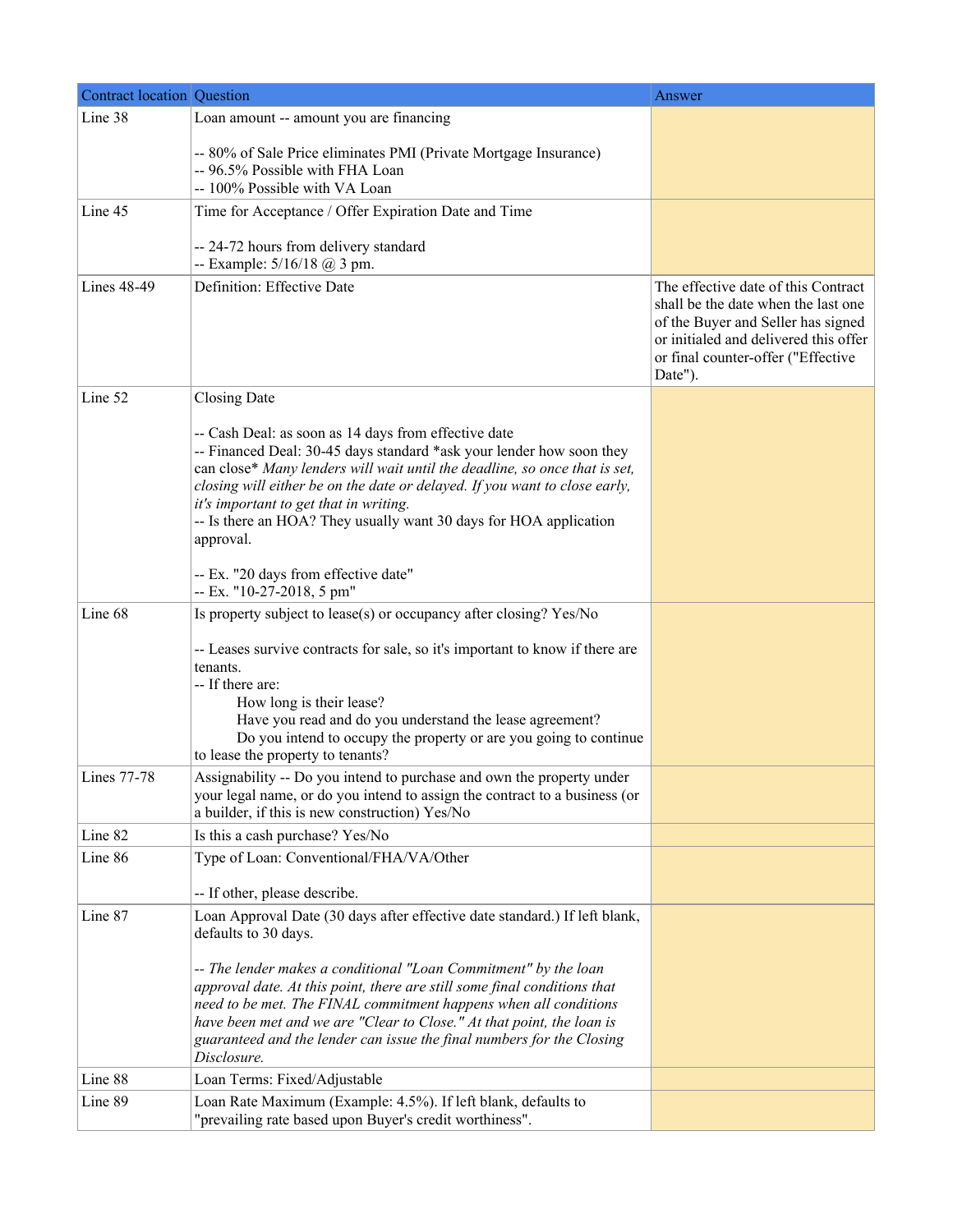| <b>Contract location Question</b> |                                                                                                                                                                                                                                                                                                                                                                                                                                                                                                                                                                                                                                                                       | Answer                                                                                                                                                                                                                                                                                                                                                                                                                                                                                                                                                                                                                                                                                                                                                 |
|-----------------------------------|-----------------------------------------------------------------------------------------------------------------------------------------------------------------------------------------------------------------------------------------------------------------------------------------------------------------------------------------------------------------------------------------------------------------------------------------------------------------------------------------------------------------------------------------------------------------------------------------------------------------------------------------------------------------------|--------------------------------------------------------------------------------------------------------------------------------------------------------------------------------------------------------------------------------------------------------------------------------------------------------------------------------------------------------------------------------------------------------------------------------------------------------------------------------------------------------------------------------------------------------------------------------------------------------------------------------------------------------------------------------------------------------------------------------------------------------|
| Line 90                           | Loan Term (Example: 30 years) If left blank, defaults to 30.                                                                                                                                                                                                                                                                                                                                                                                                                                                                                                                                                                                                          |                                                                                                                                                                                                                                                                                                                                                                                                                                                                                                                                                                                                                                                                                                                                                        |
| Line 91                           | Number of days from effective date for Buyer to make loan application.<br>-- 3 days standard<br>-- If left blank, defaults to 5 days                                                                                                                                                                                                                                                                                                                                                                                                                                                                                                                                  |                                                                                                                                                                                                                                                                                                                                                                                                                                                                                                                                                                                                                                                                                                                                                        |
| Lines 99-115                      | FYI - Buyer Financing Expectations                                                                                                                                                                                                                                                                                                                                                                                                                                                                                                                                                                                                                                    | Buyer shall make timely<br>application and diligent effort to<br>obtain a loan. Buyer will inform<br>Seller and Broker informed of<br>progress. Buyer will provide Loan<br>Approval letter upon receipt. If<br>Buyer is unable to obtain loan,<br>Buyer will provide Seller with<br>written notice before Loan<br>Approval Deadline and will either<br>proceed with contract or terminate<br>contract. IMPORTANT: If Buyer<br>misses the Loan Approval<br>Deadline, the contract defaults to<br>waiving the financing contingency,<br>and the Buyer has to seek other<br>financing means or pay cash. The<br>Seller has the option to terminate<br>the contract within 3 days of Loan<br>Approval Deadline if there is no<br>receipt of Loan Approval. |
| Lines 116-122                     | FYI - Deposit and Seller Default                                                                                                                                                                                                                                                                                                                                                                                                                                                                                                                                                                                                                                      | If Buyer obtains loan approval and<br>fails to close, Earnest Money<br>Deposit goes to Seller. If closing<br>does not happen becuase of Seller<br>default or property defects, Earnest<br>Money Deposit returns to Buyer.                                                                                                                                                                                                                                                                                                                                                                                                                                                                                                                              |
| Line $131$                        | Do you want to request that the Seller pay for any of your closing costs?<br>-- First time homebuyers often request assistance with closing costs to<br>offset the hit they take providing the down payment and cash to close.<br>-- NOTE: This alters the actual offer on the property, and Sellers factor<br>that in. For example, if you offer \$400,000 and ask for \$5,000 Seller paid<br>closing costs, the actual offer is \$395,000, and the total loan will remain<br>\$400,000.<br>-- If so, we need to check with lender to find out allowable seller<br>concessions, the maximum amounts, and any specific wording a<br>particular loan program requires. |                                                                                                                                                                                                                                                                                                                                                                                                                                                                                                                                                                                                                                                                                                                                                        |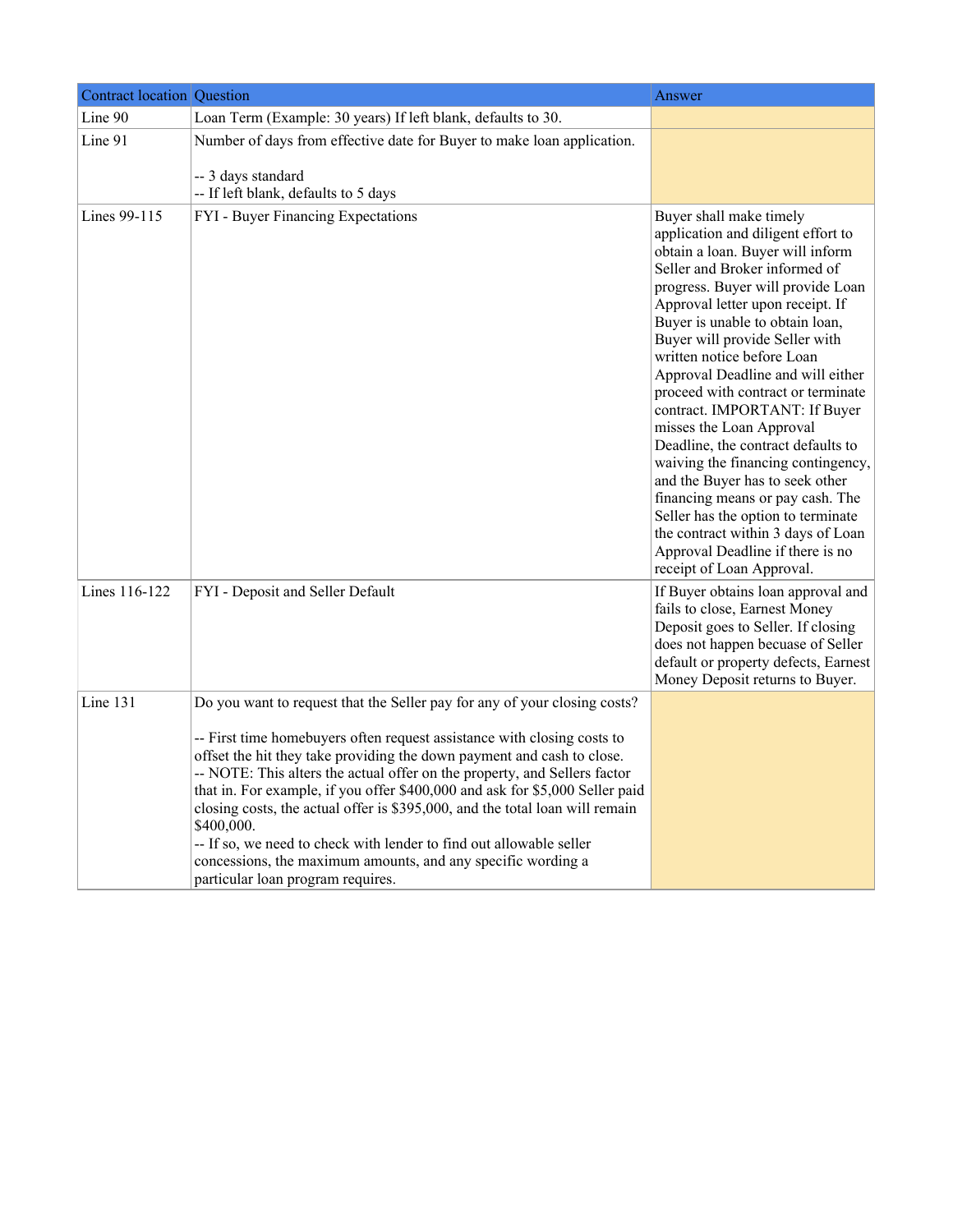| <b>Contract location Question</b> |                                                                                                                                                                                                                                          | Answer                                                                                                                                                                                                                                                                                                                                                                                                                                                                                                                                                                                                                         |
|-----------------------------------|------------------------------------------------------------------------------------------------------------------------------------------------------------------------------------------------------------------------------------------|--------------------------------------------------------------------------------------------------------------------------------------------------------------------------------------------------------------------------------------------------------------------------------------------------------------------------------------------------------------------------------------------------------------------------------------------------------------------------------------------------------------------------------------------------------------------------------------------------------------------------------|
| Lines 127-135                     | FYI - Closing Costs to be Paid by Seller                                                                                                                                                                                                 | • Documentary stamp taxes and<br>surtax on deed, if any • Owner's<br>Policy and Charges (if Paragraph 9<br>$(c)(i)$ is checked) • Title search<br>charges (if Paragraph $9(c)(iii)$ ) is<br>checked) • Municipal lien search<br>(if Paragraph $9(c)(i)$ or (iii) is<br>checked) • HOA/Condominium<br>Association estoppel fees •<br>Recording and other fees needed<br>to cure title · Seller's attorneys'<br>fees<br>• Other:                                                                                                                                                                                                 |
| Lines 136-144                     | FYI - Closing Costs to be Paid by Buyer                                                                                                                                                                                                  | • Taxes and recording fees on<br>notes and mortgages • Recording<br>fees for deed and financing<br>statements • Owner's Policy and<br>Charges (if Paragraph $9(c)(ii)$ is<br>checked) • Survey (and elevation<br>certification, if required) • Lender's<br>title policy and endorsements •<br>HOA/Condominium Association<br>application/transfer fees •<br>Municipal lien search (if<br>Paragraph $9(c)(ii)$ is checked)<br>• Loan expenses • Appraisal fees •<br>Buyer's Inspections • Buyer's<br>attorneys' fees • All property<br>related insurance • Owner's Policy<br>Premium (if Paragraph $9$ (c)(iii) is<br>checked.) |
| Line 145                          | Title Evidence and Insurance: Days before closing - deadline for Seller to<br>obtain title insurance/evidence, which will be delivered to buyer post-<br>closing.<br>- Ex. "15"<br>-- If left blank, defaults to 15 days before closing. |                                                                                                                                                                                                                                                                                                                                                                                                                                                                                                                                                                                                                                |
| Lines 158/162                     | Do you want to designate Closing Agent and pay for Owner's Policy and<br>Charges? Standard = $NO$<br>-- In Palm Beach County, default is that Seller selects Closng Agent and<br>pays.                                                   |                                                                                                                                                                                                                                                                                                                                                                                                                                                                                                                                                                                                                                |
| Lines 170-172                     | <b>FYI - SURVEY</b>                                                                                                                                                                                                                      | On or before Title Evidence<br>Deadline, Buyer may, at Buyer's<br>expense, have the Real Property<br>surveyed and certified by a<br>registered Florida surveyor<br>("Survey"). If Seller has a survey<br>covering the Real Property, a copy<br>shall be furnished to Buyer and<br>Closing Agent within 5 days after<br>Effective Date.                                                                                                                                                                                                                                                                                         |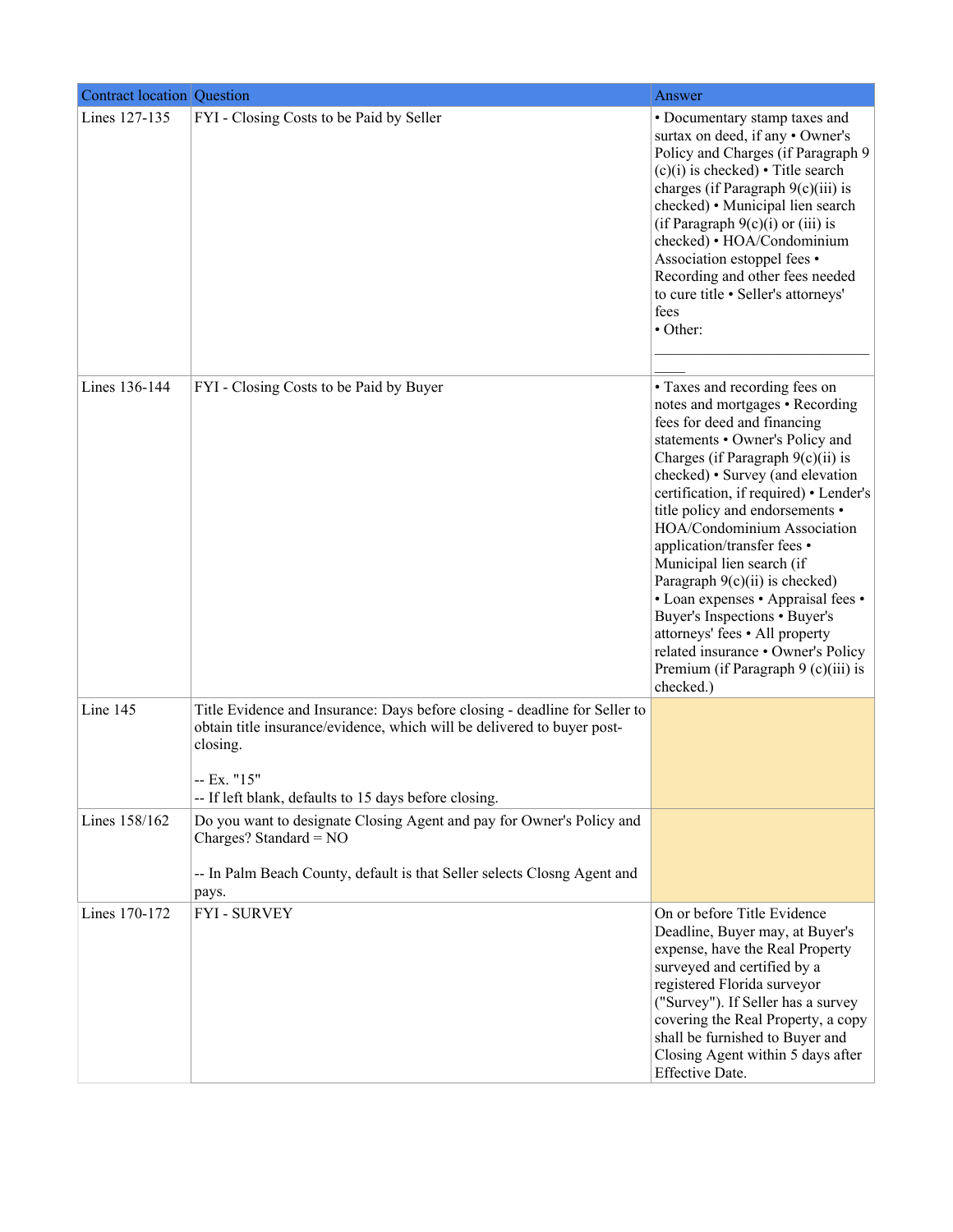| <b>Contract location Question</b> |                                                                                                                                                                                                                                                                                                                                                                                                                                                                                                                                                                                                                                                   | Answer                                                                                                                                                                                   |
|-----------------------------------|---------------------------------------------------------------------------------------------------------------------------------------------------------------------------------------------------------------------------------------------------------------------------------------------------------------------------------------------------------------------------------------------------------------------------------------------------------------------------------------------------------------------------------------------------------------------------------------------------------------------------------------------------|------------------------------------------------------------------------------------------------------------------------------------------------------------------------------------------|
| Line 173                          | Do you want to add a Home Warranty? If so, who pays at closing?<br>Buyer / Seller / n/a                                                                                                                                                                                                                                                                                                                                                                                                                                                                                                                                                           |                                                                                                                                                                                          |
|                                   | -- A home warranty covers appliances and systems like HVAC that are<br>not covered by your homeowner's insurance. They typically last one year<br>and are less expensive for Sellers/Buyers in a Real Estate transaction.<br>The following years tend to be more expensive. Buyers like these<br>because it adds peace of mind for the first year after they purhase a home,<br>which often drains them of their cash reserves, so they have less money<br>to repair or replace any items that break.                                                                                                                                             |                                                                                                                                                                                          |
| Line 174                          | Do you have a preference for Home Warranty Company?<br>-- I recommend that we write into the contract a Seller paid HMS Home<br>Warranty - Buyer Premier Plan (Base Plan + Premier Upgrade Package).                                                                                                                                                                                                                                                                                                                                                                                                                                              |                                                                                                                                                                                          |
| Lines 183/185                     | -- Maximum cost? \$600 standard<br>Special Assements - Do you want Seller to pay for special assessments<br>on the property in full before closing? YES                                                                                                                                                                                                                                                                                                                                                                                                                                                                                           |                                                                                                                                                                                          |
|                                   | -- NOTE: Sellers may change this option so that they pay installments<br>prior to closing and Buyer pays installments after closing, depending on<br>the situation.                                                                                                                                                                                                                                                                                                                                                                                                                                                                               |                                                                                                                                                                                          |
| Line 210                          | Flood Zone: Elevation Certification -- Days after effective date for Buyer<br>to terminate contract if they discover that the property is in a "Special<br>Flood Hazard Area" or "Coastal Barrier Resources Act" designated area<br>or otherwise protected area identified by the U.S. Fish and Wildlife<br>Service under the Coastal Barrier Resources Act and the lowest floor<br>elevation for the building(s) and/or flood insurance rating purposes is<br>below minimum flood elevation or is ineligible for flood insurance<br>coverage through the National Flood Insurance Program or private flood<br>insurance. Buyer recovers deposit. |                                                                                                                                                                                          |
|                                   | -- If left blank, defaults to 20.                                                                                                                                                                                                                                                                                                                                                                                                                                                                                                                                                                                                                 |                                                                                                                                                                                          |
| Line 219                          | Is the house built prior to 1978? If so, Lead Based Paint Disclosure<br>mandatory.                                                                                                                                                                                                                                                                                                                                                                                                                                                                                                                                                                |                                                                                                                                                                                          |
| Line 249                          | How many days do you want/need for your Home Inspection?<br>-- A home inspection is always a good idea, as it gives you another<br>negotiation period and the opportunity for the Sellers to correct any<br>major issues. Home Inspection price depends on square footage, and can<br>be anywhere around \$350 (2k sq ft) to \$650 (6k sq ft).<br>-- 7-10 days is standard. Most Sellers want 7.<br>-- If left blank, defaults to 15.                                                                                                                                                                                                             |                                                                                                                                                                                          |
| Lines 263-267                     | FYI - Final Walk Through                                                                                                                                                                                                                                                                                                                                                                                                                                                                                                                                                                                                                          | On the day of or prior to closing,<br>we perform a walk-through to<br>ensure that personal property has<br>been removed and the house is in<br>the same condition it was at<br>contract. |
| Line 420                          | FYI - Time is of the essence                                                                                                                                                                                                                                                                                                                                                                                                                                                                                                                                                                                                                      | Please note that dates and time are<br>firm. We can meet deadlines<br>before, but not after.                                                                                             |
| Line 569                          | Addenda and Additional Terms: Do you want/need to request<br>conditions/additions to the contract?                                                                                                                                                                                                                                                                                                                                                                                                                                                                                                                                                |                                                                                                                                                                                          |
|                                   | -- Please see DropBox / BUYER FYI DOCUMENTS / Common<br><b>Contract Documents</b>                                                                                                                                                                                                                                                                                                                                                                                                                                                                                                                                                                 |                                                                                                                                                                                          |